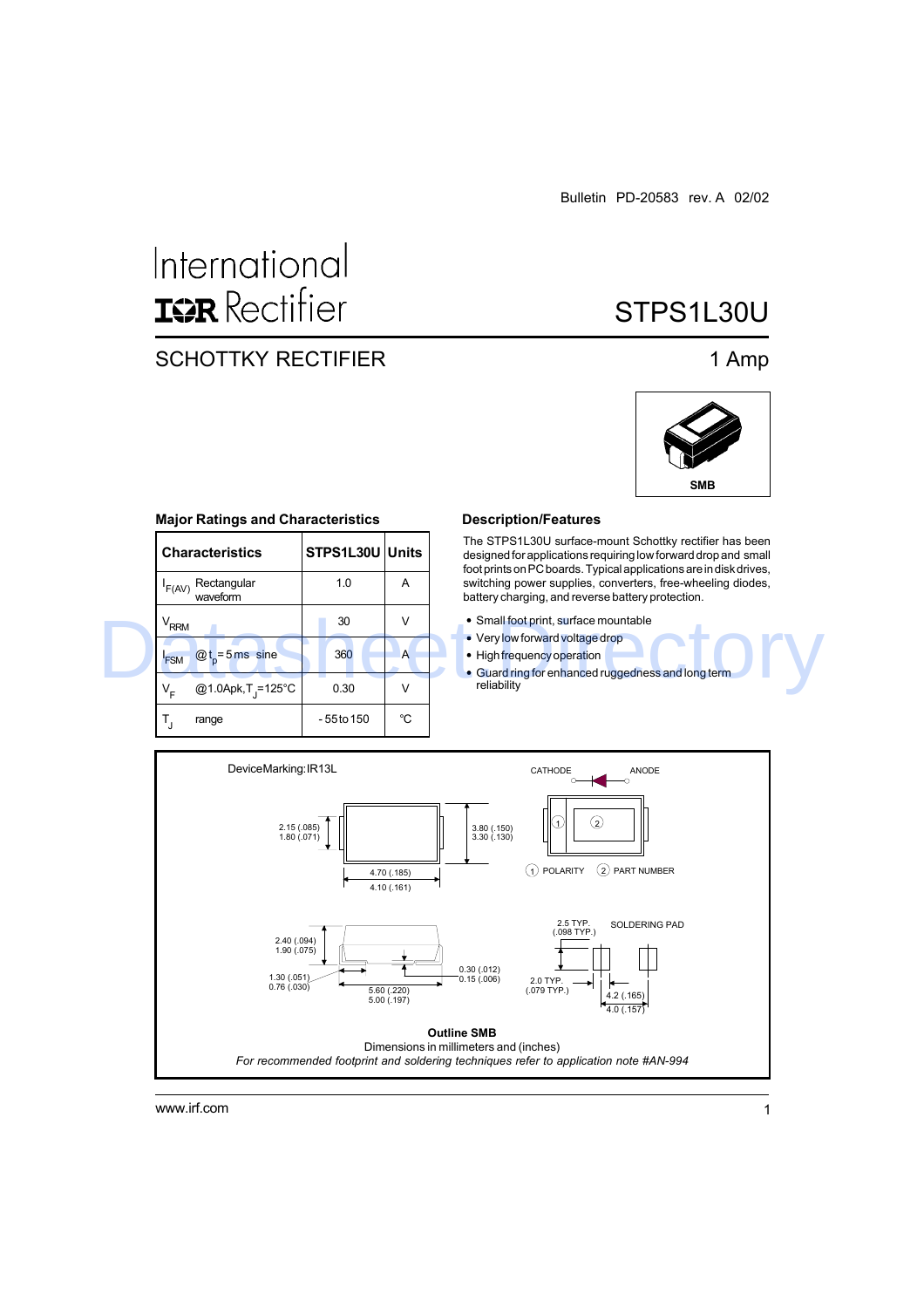#### STPS1L30U

#### Bulletin PD-20583 rev. A 02/02

### International **IQR** Rectifier

#### Voltage Ratings

| Part number                                            | STPS1L30U |
|--------------------------------------------------------|-----------|
| Max. DC Reverse Voltage (V)                            |           |
| V <sub>RWM</sub> Max. Working Peak Reverse Voltage (V) | 30        |

#### Absolute Maximum Ratings

|          | Parameters                      | Value | Units l | Conditions                                           |                                              |
|----------|---------------------------------|-------|---------|------------------------------------------------------|----------------------------------------------|
| 'F(AV)   | Max. Average Forward Current    | 1.0   | A       | 50% duty cycle $@T_1 = 106°C$ , rectangular waveform |                                              |
| 'FSM     | Max.PeakOneCycleNon-Repetitive  | 360   | A       | 5us Sine or 3us Rect. pulse                          | Following any<br>rated<br>load condition and |
|          | <b>SurgeCurrent</b>             | 75    |         | 10ms Sine or 6ms Rect. pulse                         | with rated V <sub>RRM</sub> applied          |
| $E_{AS}$ | Non-Repetitive Avalanche Energy | 9.0   | mJ      | $T_1 = 25^{\circ}C$ , $I_{AS} = 0.8A$ , L = 10mH     |                                              |
| 'AR      | Repetitive Avalanche Current    | 1.0   | А       |                                                      |                                              |

### Electrical Specifications

| Parameters                 |                                  | Value | Units     | Conditions                                                |                     |  |
|----------------------------|----------------------------------|-------|-----------|-----------------------------------------------------------|---------------------|--|
| $\mathsf{V}_{\mathsf{FM}}$ | (1)<br>Max. Forward Voltage Drop | 0.420 | V         | @ 1A                                                      | $T_i = 25 °C$       |  |
|                            |                                  | 0.470 | V         | @ 2A                                                      |                     |  |
|                            |                                  | 0.300 | V         | @ 1A                                                      | $T_i = 125 °C$      |  |
|                            |                                  | 0.375 | V         | @ 2A                                                      |                     |  |
| 'RM                        | Max. Reverse Leakage Current (1) | 0.2   | mA        | $T_1 = 25 °C$                                             |                     |  |
|                            |                                  | 5.0   | mA        | $T_i = 100 °C$                                            | $V_p$ = rated $V_p$ |  |
|                            |                                  | 15    | mA        | $T_1 = 125 °C$                                            |                     |  |
| $C_T$                      | Max. Junction Capacitance        | 200   | pF        | $V_p = 5V_{p0}$ , (test signal range 100KHz to 1Mhz) 25°C |                     |  |
| Lg                         | <b>Typical Series Inductance</b> | 2.0   | nH        | Measured lead to lead 5mm from package body               |                     |  |
| dv/dt                      | Max. Voltage Rate of Change      | 10000 | $V/\mu s$ |                                                           |                     |  |
|                            | (Rated $V_{\rm p}$ )             |       |           |                                                           |                     |  |

(1) Pulse Width < 300µs, Duty Cycle < 2%

#### Thermal-Mechanical Specifications

|                  | Parameters                                          | Value                  | Units          | Conditions         |
|------------------|-----------------------------------------------------|------------------------|----------------|--------------------|
|                  | Max.JunctionTemperatureRange (*)                    | -55 to 150             | °C             |                    |
| $T_{\text{stg}}$ | Max.StorageTemperatureRange                         | $-55$ to 150           | °C             |                    |
| $R_{thJL}$       | Max. Thermal Resistance<br>(**)<br>Junction to Lead | 25                     | °C/W           | DCoperation        |
| $R_{thJA}$       | Max. Thermal Resistance<br>Junction to Ambient      | 80                     | $^{\circ}$ C/W | <b>DCoperation</b> |
| wt               | Approximate Weight                                  | $ 0.10(0.003) $ g(oz.) |                |                    |
|                  | Case Style                                          | <b>SMB</b>             |                | SimilartoDO-214AA  |
|                  | Device Marking                                      | IR <sub>13</sub> L     |                |                    |

(\*)  $\frac{dPtot}{dTj} < \frac{1}{Rth(j-a)}$  thermal runaway condition for a diode on its own heatsink

(\*\*) Mounted 1 inch square PCB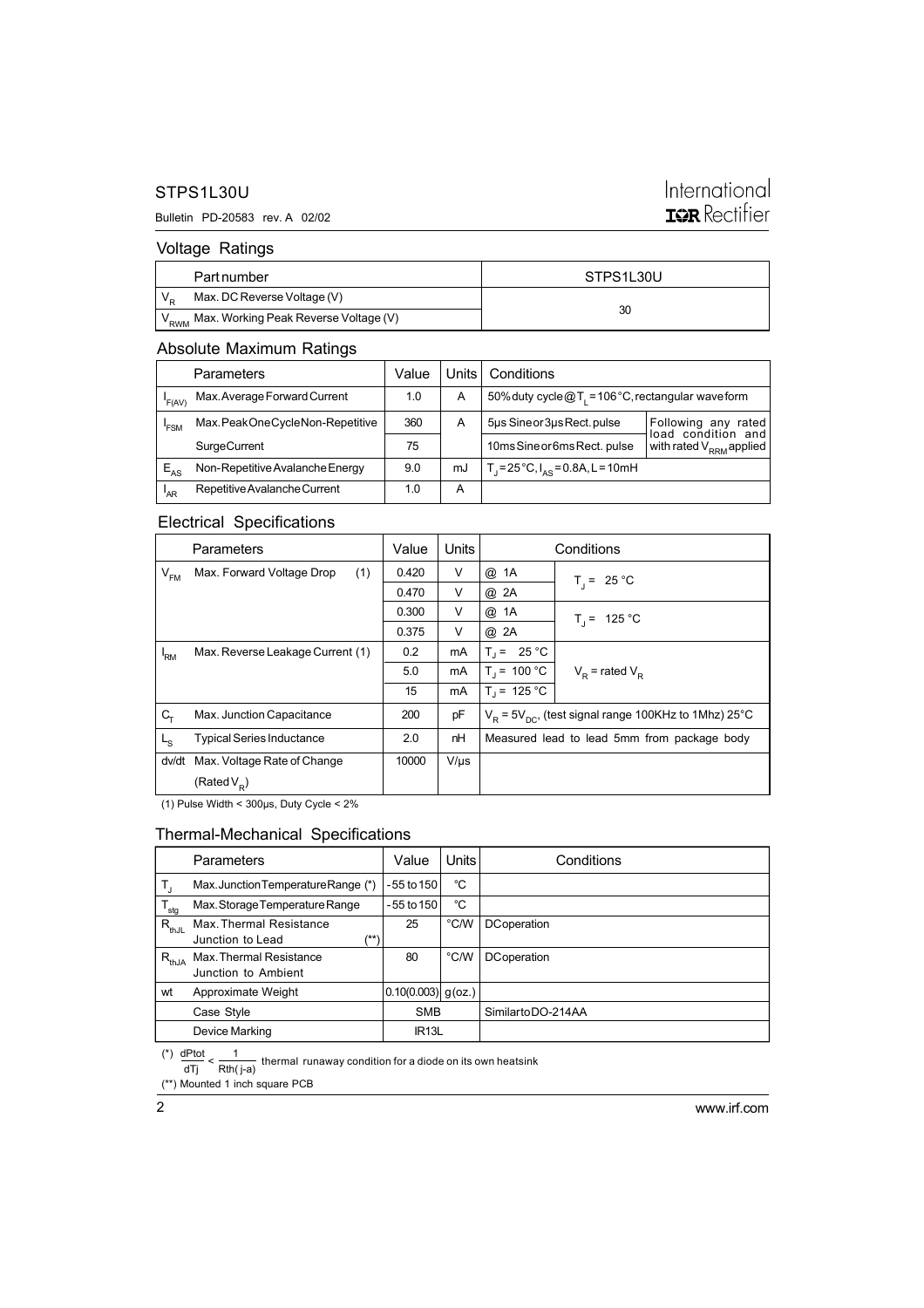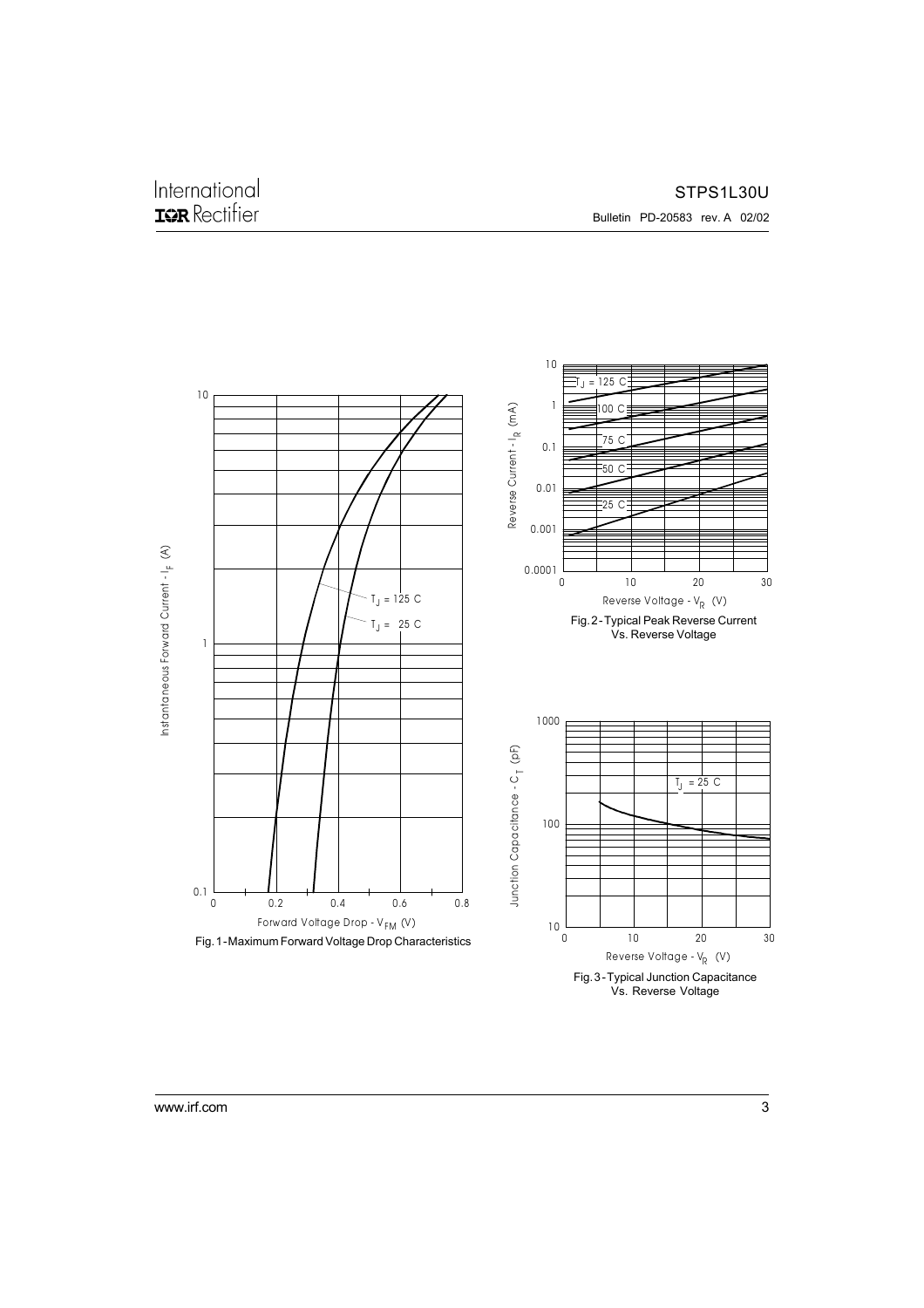STPS1L30U

Bulletin PD-20583 rev. A 02/02



Fig. 6 - Maximum Peak Surge Forward Current Vs. Pulse Duration

**(2)** Formula used:  $T_{\text{C}}$  =  $T_{\text{J}}$  - (Pd + Pd<sub>REV</sub>) x R<sub>thJC</sub>; Pd = Forward Power Loss =  $I_{F(AV)} \times V_{FM} \textcircled{a} (I_{F(AV)} / D)$  (see Fig. 6);  $Pd_{REV}$  = Inverse Power Loss =  $V_{R1}$  x I<sub>R</sub> (1 - D); I<sub>R</sub> @ V<sub>R1</sub> = 80% rated V<sub>R</sub>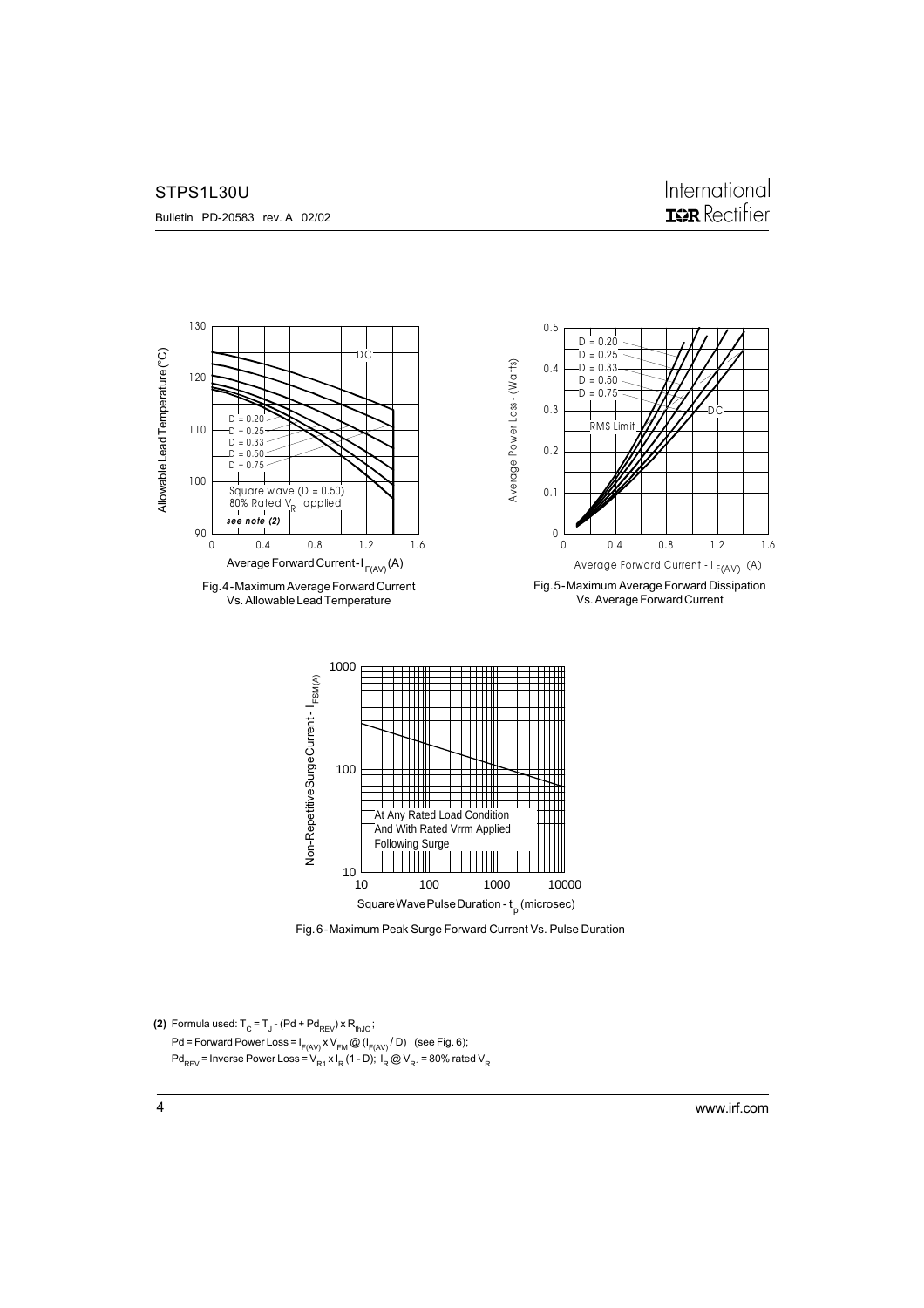

| Marking & Identification                                                                                                                                                                                                                                                                                                                                                                                | Ordering Information                                                                                                                                           |
|---------------------------------------------------------------------------------------------------------------------------------------------------------------------------------------------------------------------------------------------------------------------------------------------------------------------------------------------------------------------------------------------------------|----------------------------------------------------------------------------------------------------------------------------------------------------------------|
| Each device has marking and identification on two rows.<br>- The first row designates the device as manufactured by<br>International Rectifier as indicated by the letters "IR", then<br>the package label i.e. "G", Current and Voltage.<br>- The second row shows the data code: Year and Week.<br>Seebelowmarkingdiagram.<br><b>FIRST ROW</b><br>$IR$ 13L<br><b>SECOND ROW</b><br>Date Code<br>YY WW | STPS1L30U - TAPE AND REEL<br>WHEN ORDERING, INDICATE THE PART NUMBER<br>AND THE QUANTITY (IN MULTIPLES OF 3000<br>PIECES).<br>EXAMPLE: STPS1L30U - 6000 PIECES |
|                                                                                                                                                                                                                                                                                                                                                                                                         |                                                                                                                                                                |

International<br>**IGR** Rectifier